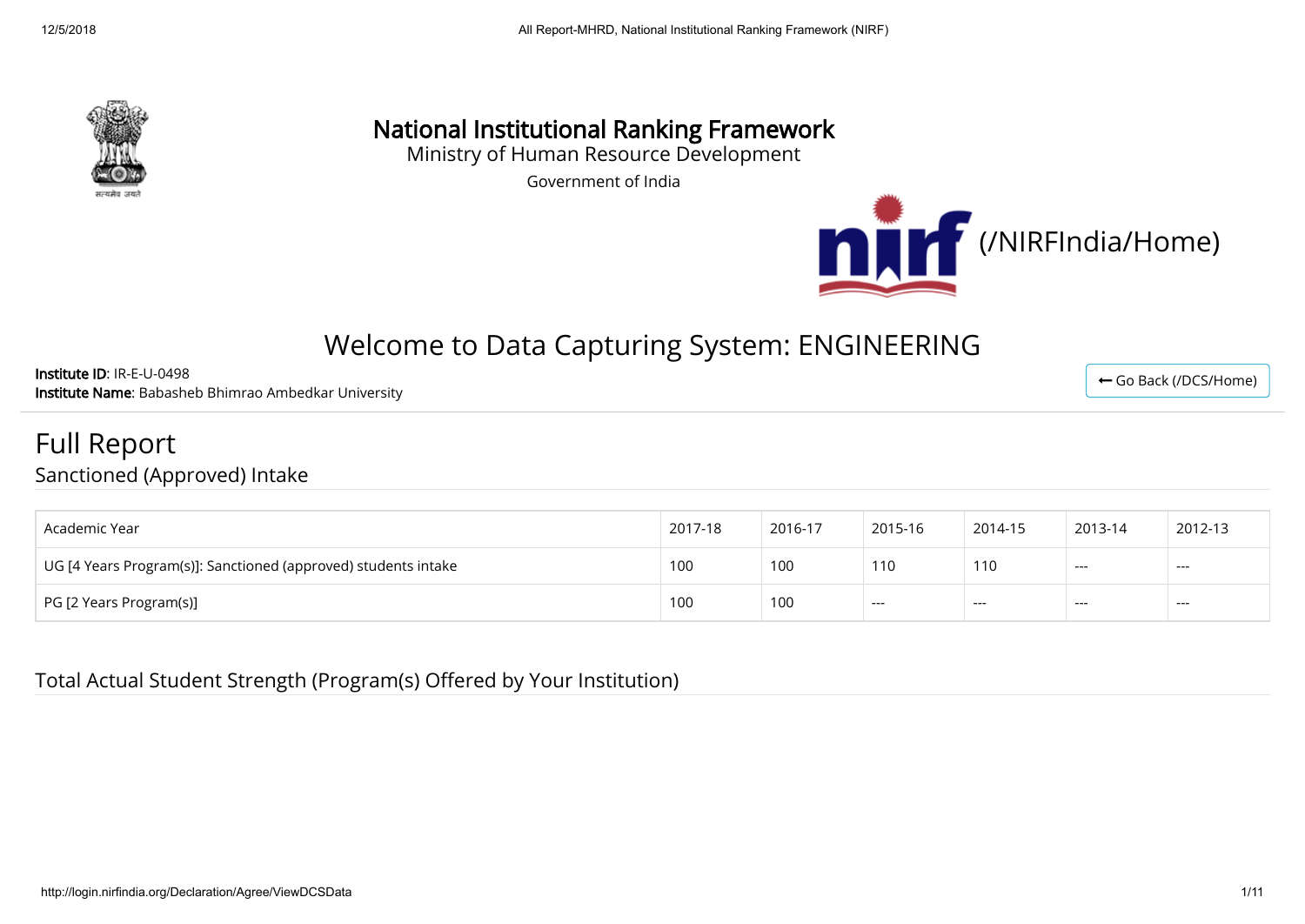| (All<br>programs<br>of all years) | No. of<br>Male<br>Students | No. of<br>Female<br>Students | Total<br>Students | Within<br>State<br>(Including<br>male &<br>female) | Outside<br>State<br>(Including<br>male &<br>female) | Outside<br>Country<br>(Including<br>male &<br>female) | Economically<br>Backward<br>(Including)<br>male &<br>female) | Socially<br>Challenged<br>(SC+ST+OBC<br>Including<br>male &<br>female) | No. of students<br>receiving full<br>tuition fee<br>reimbursement<br>from the State<br>and Central<br>Government | No. of students<br>receiving full<br>tuition fee<br>reimbursement<br>from<br>Institution<br><b>Funds</b> | No. of students<br>receiving full<br>tuition fee<br>reimbursement<br>from the<br><b>Private Bodies</b> | No. of students<br>who are not<br>receiving full<br>tuition fee<br>reimbursement |
|-----------------------------------|----------------------------|------------------------------|-------------------|----------------------------------------------------|-----------------------------------------------------|-------------------------------------------------------|--------------------------------------------------------------|------------------------------------------------------------------------|------------------------------------------------------------------------------------------------------------------|----------------------------------------------------------------------------------------------------------|--------------------------------------------------------------------------------------------------------|----------------------------------------------------------------------------------|
| UG [4 Years<br>Program(s)]        | 455                        | 99                           | 554               | 547                                                | $\overline{7}$                                      | $\mathbf 0$                                           | 0                                                            | 0                                                                      | 0                                                                                                                | 0                                                                                                        | 0                                                                                                      | 0                                                                                |
| PG [2 Years<br>Program(s)]        | 37                         | 23                           | 60                | 58                                                 | 2                                                   | $\mathbf 0$                                           | 0                                                            | 0                                                                      | 0                                                                                                                | $\mathbf 0$                                                                                              | 0                                                                                                      | 0                                                                                |

## Placement & Higher Studies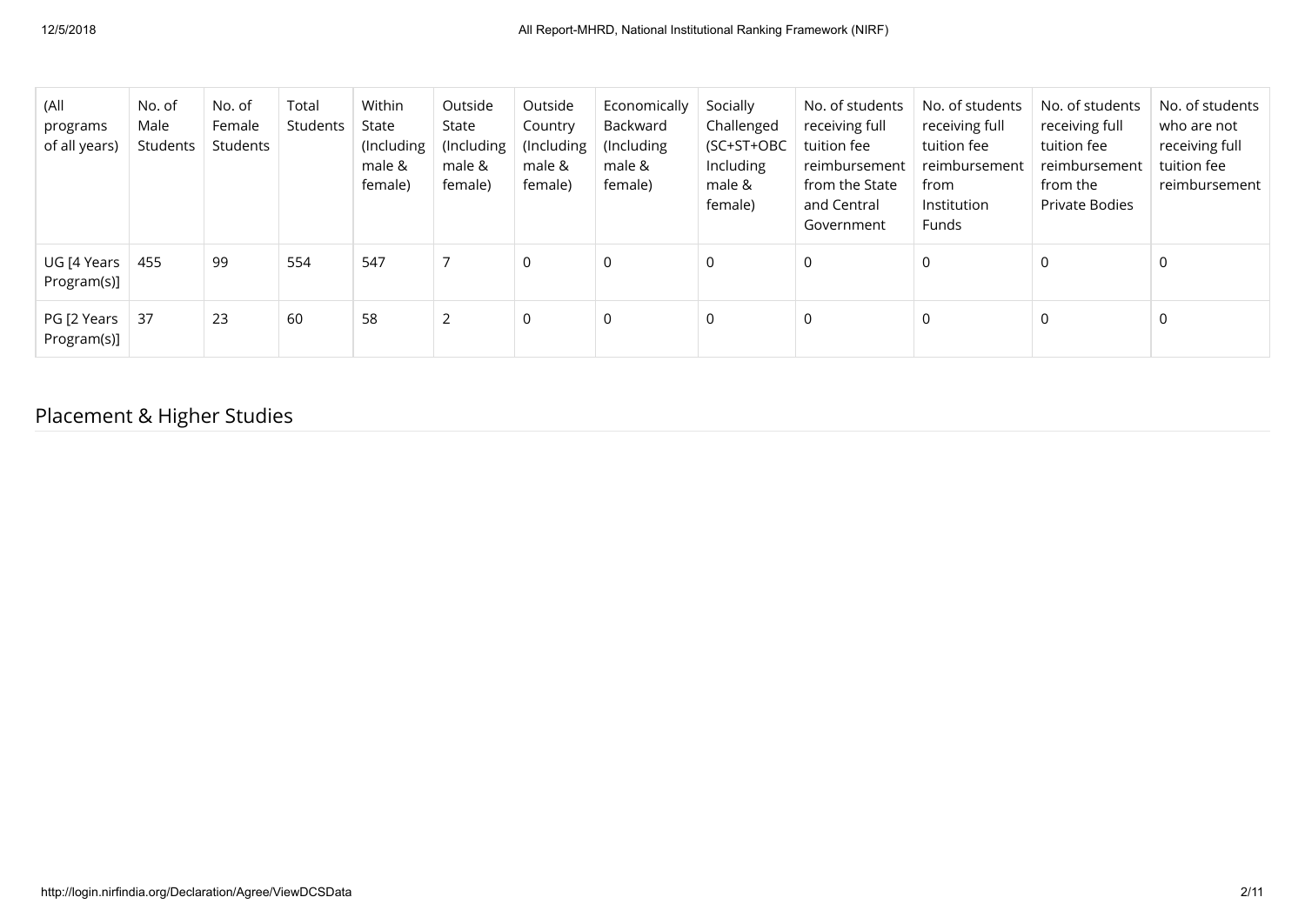|                  | UG [4 Years Program(s)]: Placement & higher studies for previous 3 years |                                                       |                                                    |                  |                                                      |    |                                                          |      |                                                        |                                                           |                                                         |   |                                                          |
|------------------|--------------------------------------------------------------------------|-------------------------------------------------------|----------------------------------------------------|------------------|------------------------------------------------------|----|----------------------------------------------------------|------|--------------------------------------------------------|-----------------------------------------------------------|---------------------------------------------------------|---|----------------------------------------------------------|
| Academic<br>Year | No. of first year<br>students intake in<br>the year                      | No. of first year<br>students admitted in<br>the year |                                                    | Academic<br>Year | No. of students<br>admitted through<br>Lateral entry |    | Academic<br>Year                                         | time | No. of students<br>graduating in<br>minimum stipulated | No. of<br>students<br>placed                              | Median salary of<br>placed graduates<br>(Amount in Rs.) |   | No. of students<br>selected for<br><b>Higher Studies</b> |
| $(2012-13)$      | 110                                                                      | 110                                                   |                                                    | $(2013-14)$      | 33                                                   |    | $(2015-16)$                                              | 100  |                                                        | 70                                                        | 180000 (Rupees One<br>Lakh Eighty<br>Thousand Only)     |   | 10                                                       |
| $(2013-14)$      | 110                                                                      | 110                                                   |                                                    | $(2014-15)$      | 25                                                   |    | $(2016-17)$                                              | 100  |                                                        | 72<br>180000 (Rupees One<br>Lakh Eighty<br>Thousand Only) |                                                         |   | 15                                                       |
| $(2014-15)$      | 110                                                                      | 110                                                   |                                                    | $(2015-16)$      | 30                                                   |    | $(2017-18)$                                              | 100  |                                                        | 65                                                        | 180000 (Rupees One<br>Lakh Eighty<br>Thousand Only)     |   | 12                                                       |
|                  | PG [2 Years Program(s)]: Placement & higher studies for previous 3 years |                                                       |                                                    |                  |                                                      |    |                                                          |      |                                                        |                                                           |                                                         |   |                                                          |
| Academic<br>Year | No. of first year<br>students intake in the<br>year                      |                                                       | No. of first year students<br>admitted in the year |                  | Academic<br>Year                                     |    | No. of students graduating in<br>minimum stipulated time |      | No. of<br>students<br>placed                           | Median salary of placed                                   | graduates (Amount in Rs.)                               |   | No. of students selected<br>for Higher Studies           |
| $(2014-15)$      | 100                                                                      | 80                                                    |                                                    |                  | $(2015-16)$                                          | 72 | 35<br>180000 (Rupees One Lakh<br>Eighty Thousand Only)   |      | 10                                                     |                                                           |                                                         |   |                                                          |
| $(2015-16)$      | 100                                                                      | 85                                                    |                                                    |                  | $(2016-17)$                                          | 70 |                                                          |      | 34                                                     | 180000 (Rupees One Lakh<br>Eighty Thousand Only)          |                                                         | 5 |                                                          |
| $(2016-17)$      | 100                                                                      | 92                                                    |                                                    |                  | $(2017-18)$                                          | 85 |                                                          |      | 40                                                     |                                                           | 9<br>180000 (Rupees One Lakh<br>Eighty Thousand Only)   |   |                                                          |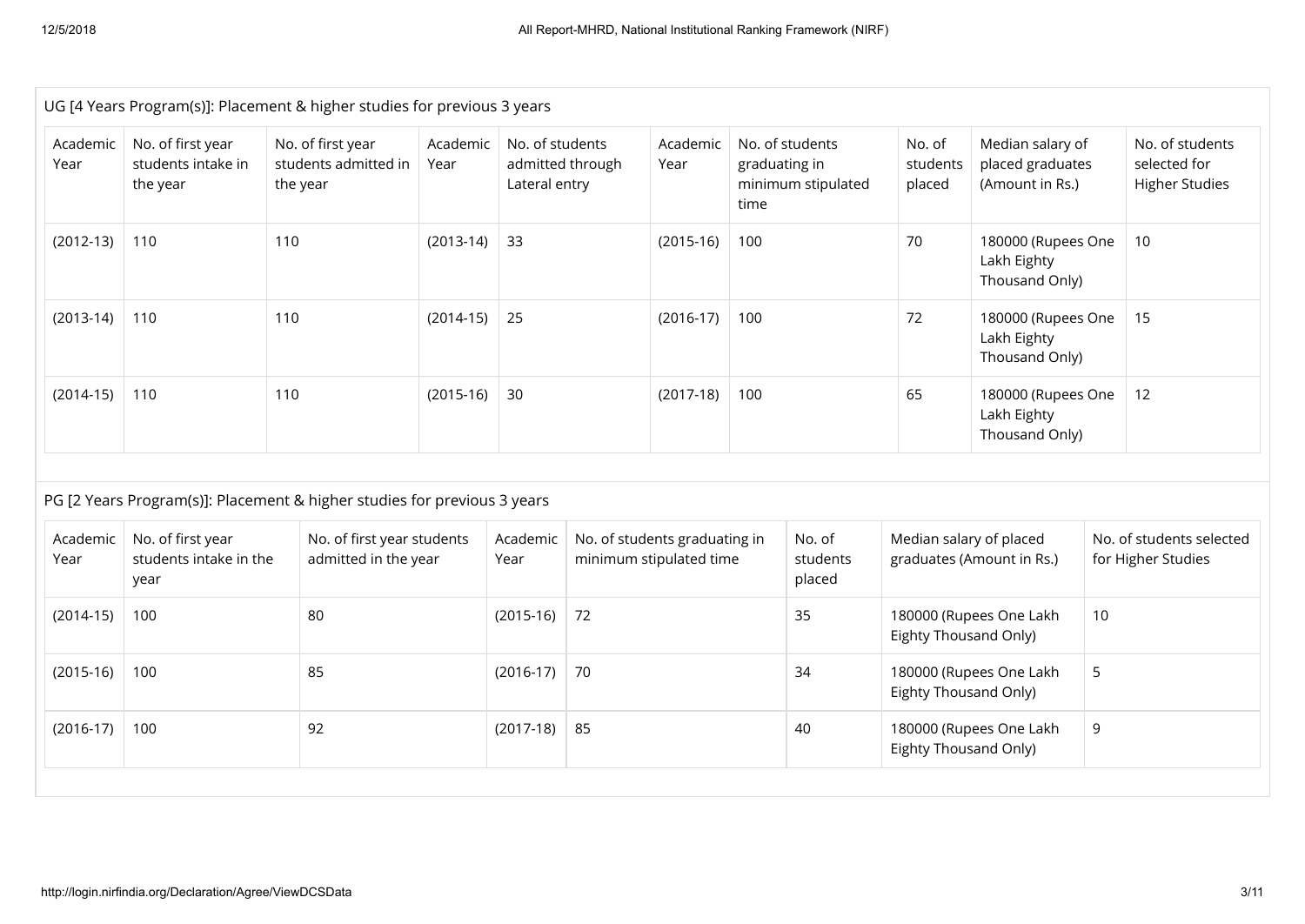#### Ph.D Student Details

| Ph.D (Student pursuing doctoral program till 2017-18; Students admitted in the academic year 2018-19 should not be entered here.) |         |                       |         |         |  |  |  |  |
|-----------------------------------------------------------------------------------------------------------------------------------|---------|-----------------------|---------|---------|--|--|--|--|
|                                                                                                                                   |         | <b>Total Students</b> |         |         |  |  |  |  |
| Full Time                                                                                                                         |         | 0                     |         |         |  |  |  |  |
| Part Time                                                                                                                         |         | $\mathbf 0$           |         |         |  |  |  |  |
|                                                                                                                                   |         |                       |         |         |  |  |  |  |
| No. of Ph.D students graduated (including Integrated Ph.D)                                                                        |         |                       |         |         |  |  |  |  |
|                                                                                                                                   | 2017-18 |                       | 2016-17 | 2015-16 |  |  |  |  |
| Full Time                                                                                                                         | 0       |                       | 0       | 0       |  |  |  |  |
| Part Time                                                                                                                         | 0       |                       | 0       | 0       |  |  |  |  |
|                                                                                                                                   |         |                       |         |         |  |  |  |  |

## Financial Resources: Utilised Amount for the Capital & Operational expenditure for previous 3 years

| Financial Year                                                                                       | 2017-18            | 2016-17                                                              | 2015-16                                                                                |  |  |  |  |  |
|------------------------------------------------------------------------------------------------------|--------------------|----------------------------------------------------------------------|----------------------------------------------------------------------------------------|--|--|--|--|--|
|                                                                                                      | Utilised Amount    | Utilised Amount                                                      | Utilised Amount                                                                        |  |  |  |  |  |
| Annual Capital Expenditure on Academic Activities and Resources (excluding expenditure on buildings) |                    |                                                                      |                                                                                        |  |  |  |  |  |
| Library                                                                                              | 0 (Not applicable) | 1611774 (Sixteen Lakhs eleven tho<br>usand seven hundred seventy fou | 15621952 (one crore fifty six lakhs<br>twenty one thousand nine hundre<br>d fifty two) |  |  |  |  |  |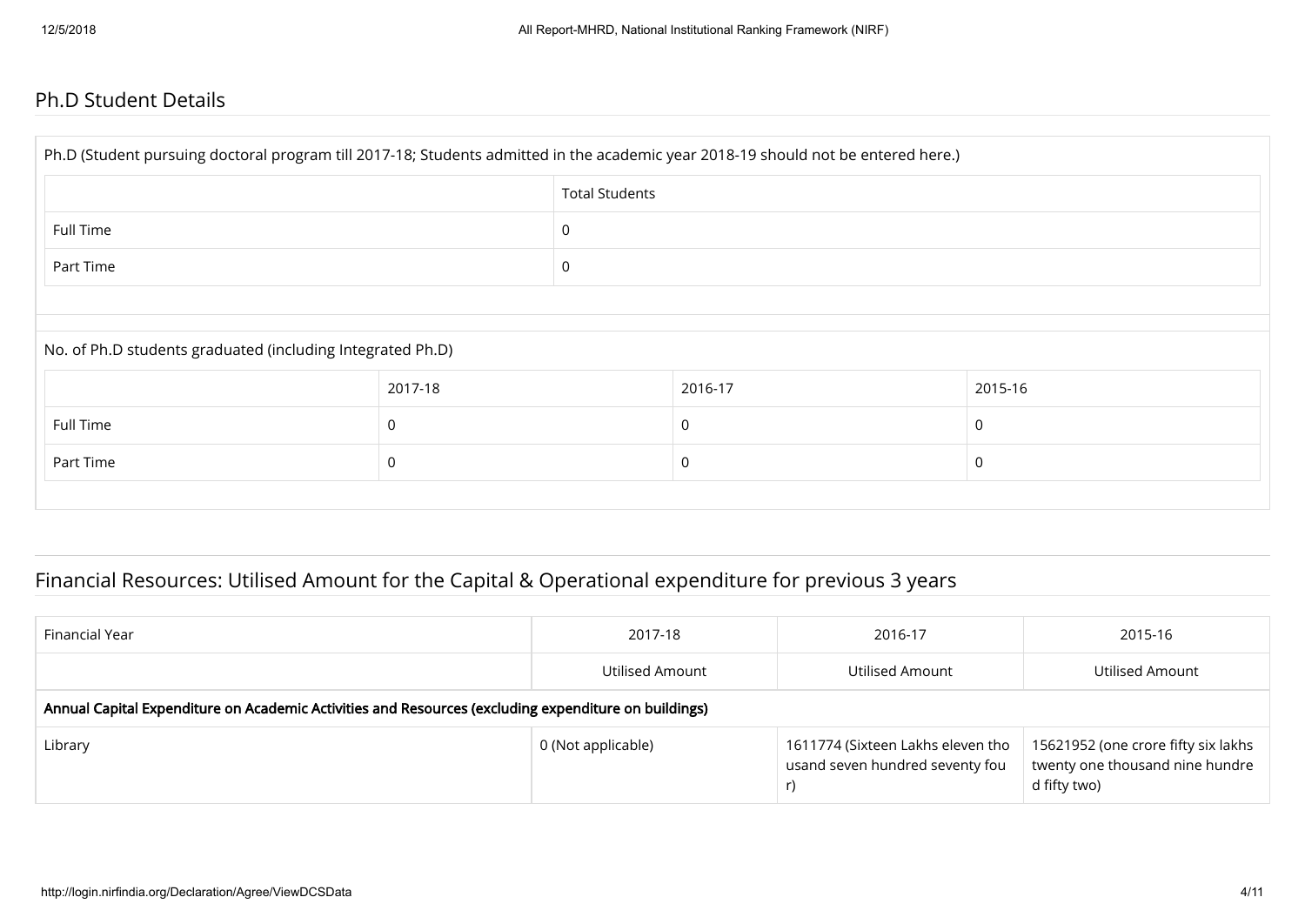| Financial Year                                                                                                                                   | 2017-18                                                                                        | 2016-17                                                                                                 | 2015-16                                                                                              |
|--------------------------------------------------------------------------------------------------------------------------------------------------|------------------------------------------------------------------------------------------------|---------------------------------------------------------------------------------------------------------|------------------------------------------------------------------------------------------------------|
|                                                                                                                                                  | <b>Utilised Amount</b>                                                                         | Utilised Amount                                                                                         | <b>Utilised Amount</b>                                                                               |
| New Equipment for Laboratories                                                                                                                   | 53725990 (Five crore thirty seven l<br>akhs twenty five thousand nine hu<br>ndred ninety only) | 43723424 (Four crore thirty seven I<br>akhs twenty three thousand four h<br>undred twenty four only)    | 18106516 (One crore eighty one la<br>khs six thousand five hundred sixt<br>een only)                 |
| <b>Engineering Workshops</b>                                                                                                                     | 0 (Not applicable)                                                                             | 0 (Not applicable)                                                                                      | 0 (Not applicable)                                                                                   |
| Other expenditure on creation of Capital Assets (excluding expenditure<br>on Land and Building)                                                  | 15385841 (One crore fifty three lak<br>hs eighty five thousand eight hund<br>red forty one)    | 19625515 (One crore ninety six Lak<br>hs twenty five thousand five hundr<br>ed fifteen only)            | 13202645 (One crore thirty two lak<br>hs two thousand six hundred forty<br>five only)                |
| <b>Annual Operational Expenditure</b>                                                                                                            |                                                                                                |                                                                                                         |                                                                                                      |
| Salaries (Teaching and Non Teaching staff)                                                                                                       | 408334022 (Forty crore eighty thre<br>e lakhs thirty four thousand twenty<br>two)              | 324117856 (Thirty two crore forty o<br>ne lakhs seventeen thousand eight<br>hundred fifty six only)     | 451897113 (Forty five crore eightee<br>n lakhs ninety seven thousand one<br>hundred thirteen only)   |
| Maintenance of Academic Infrastructure or consumables, other running<br>expenditures etc. (excluding maintenance of hostels and allied services) | 353965086 (Thirty five crore thirty<br>nine lakhs sixty five thousand eight<br>y six only)     | 268341132 (Twenty six crores eight<br>y three lakhs forty one thousand o<br>ne hundred thirty two only) | 258076342 (Twenty five crores eigh<br>ty lakhs seventy six thousand three<br>hundred forty two only) |
| Seminars/Conferences/Workshops                                                                                                                   | 4153745 (Forty one lakhs fifty thre<br>e thousand seven hundred forty fiv<br>e only)           | 11742345 (One crore seventeen la<br>khs forty two thousand three hund<br>red forty five only)           | 15194254 (One crore fifty one lakh<br>s ninety four thousand two hundre<br>d fifty four only)        |

IPR

| Calendar year            | 2017 | 2016 | 2015 |
|--------------------------|------|------|------|
| No. of Patents Published |      |      | U    |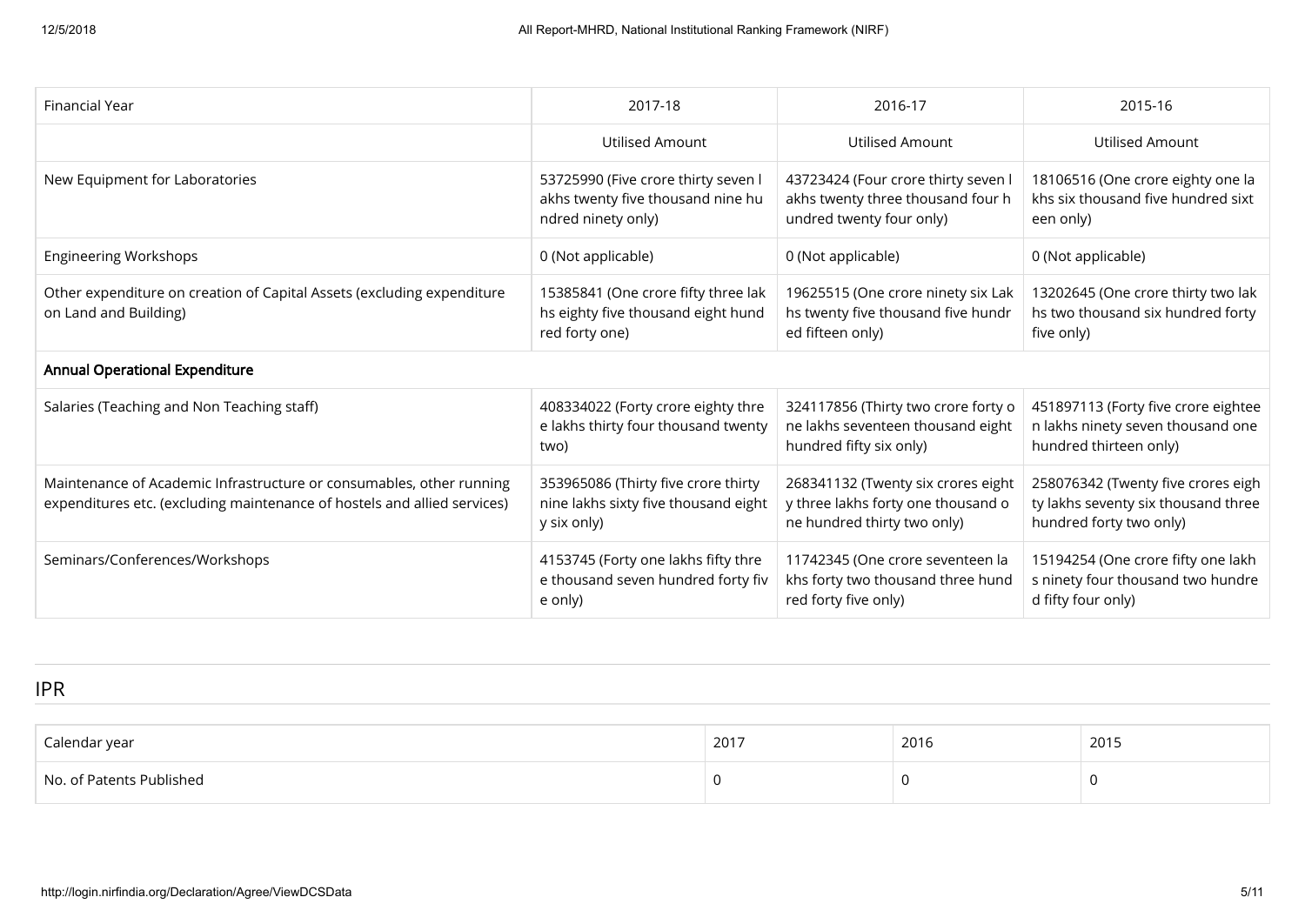| Calendar year          | 2017<br>2011 | 2016 | 2015 |
|------------------------|--------------|------|------|
| No. of Patents Granted |              |      |      |

### Sponsored Research Details

| Financial Year                           | 2017-18 | 2016-17 | 2015-16 |
|------------------------------------------|---------|---------|---------|
| Total no. of Sponsored Projects          | U       |         | u       |
| Total no. of Funding Agencies            | -U      |         |         |
| Total Amount Received (Amount in Rupees) | -U      |         | u       |
| Amount Received in Words                 | Zero    | Zero    | Zero    |

#### Consultancy Project Details

| Financial Year                           | 2017-18 | 2016-17 | 2015-16 |
|------------------------------------------|---------|---------|---------|
| Total no. of Consultancy Projects        | -C      |         |         |
| Total no. of Client Organizations        | -U      |         | u       |
| Total Amount Received (Amount in Rupees) | U       |         | u       |
| Amount Received in Words                 | Zero    | Zero    | Zero    |

PCS Facilities: Facilities of physically challenged students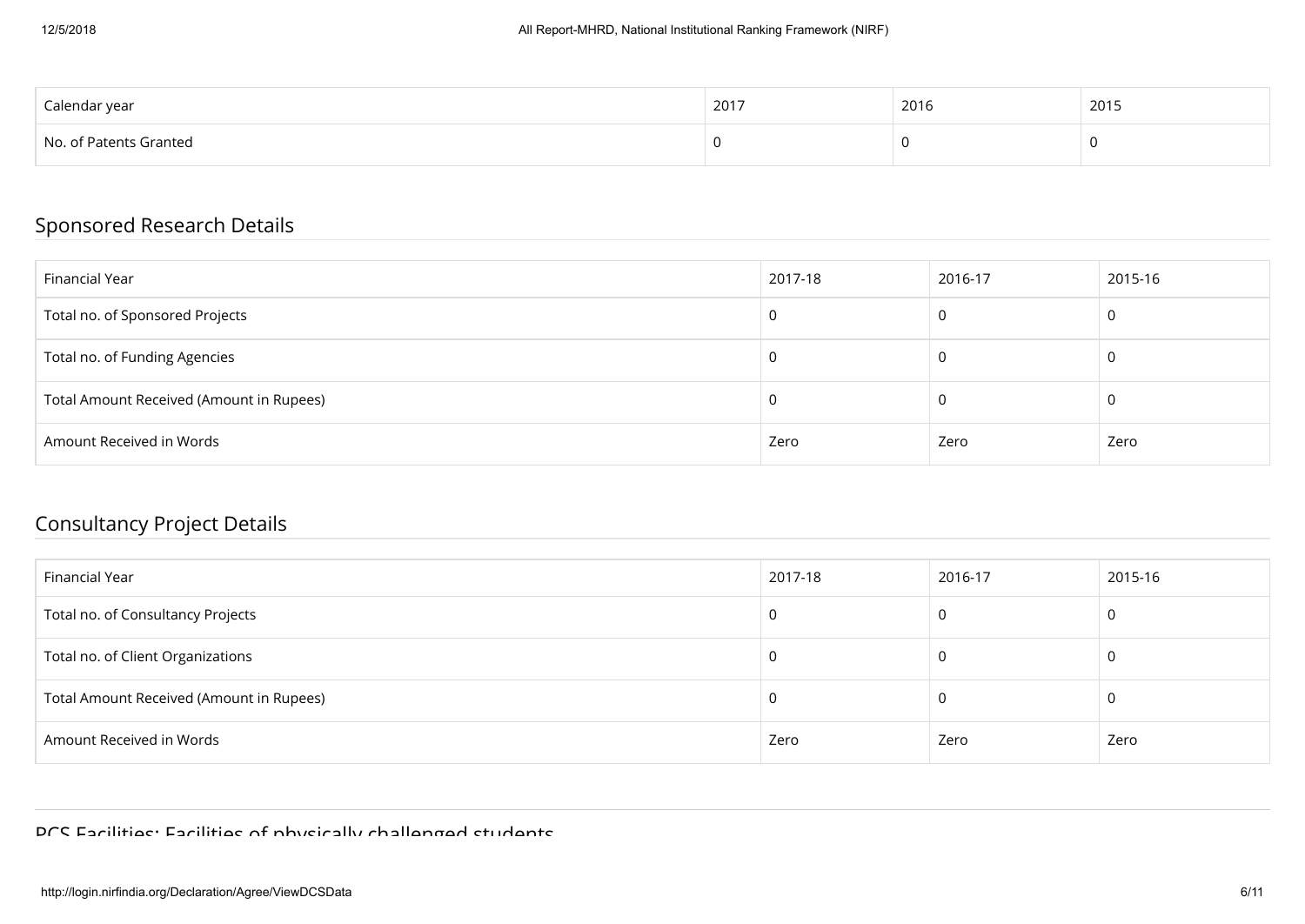#### PCS Facilities: Facilities of physically challenged students

| 1. Do your institution buildings have Lifts/Ramps?                                                                                                        | Yes, more than 80% of the<br>buildings |
|-----------------------------------------------------------------------------------------------------------------------------------------------------------|----------------------------------------|
| 2. Do your institution have provision for walking aids, includingwheelchairs and transportation from one building to another for handicapped<br>students? | No                                     |
| 3. Do your institution buildings have specially designed toilets for handicapped students?                                                                | Yes, more than 80% of the<br>buildings |

#### Faculty Details

1. How many faculty members of your institution have received highly reputed national/international awards/recognition from Central government agencies in the previous year (2017-18)? 0

| Srno           | Name               | Age | Designation | Gender | Qualification | Experience (In<br>Months) | Is Associated Last<br>Year | Currently working with<br>institution? | Joining<br>Date     | Leaving<br>Date | Association<br>type |
|----------------|--------------------|-----|-------------|--------|---------------|---------------------------|----------------------------|----------------------------------------|---------------------|-----------------|---------------------|
|                | Dr U K Singh       | 30  | Other       | Male   | Ph.D          | 12                        | No                         | Yes                                    | $01 - 08 -$<br>2018 | $---$           | Other               |
| $\overline{2}$ | Dr V B Saran       | 30  | Other       | Male   | Ph.D          | 12                        | No                         | Yes                                    | $01 - 08 -$<br>2018 | $\cdots$        | Other               |
| 3              | Prof Manju Agarwal | 30  | Other       | Female | Ph.D          | 12                        | No                         | Yes                                    | $01 - 08 -$<br>2018 | $---$           | Other               |
| $\overline{4}$ | Dr Subodh Wariya   | 30  | Other       | Male   | Ph.D          | 12                        | No                         | Yes                                    | 01-08-<br>2018      | $---$           | Other               |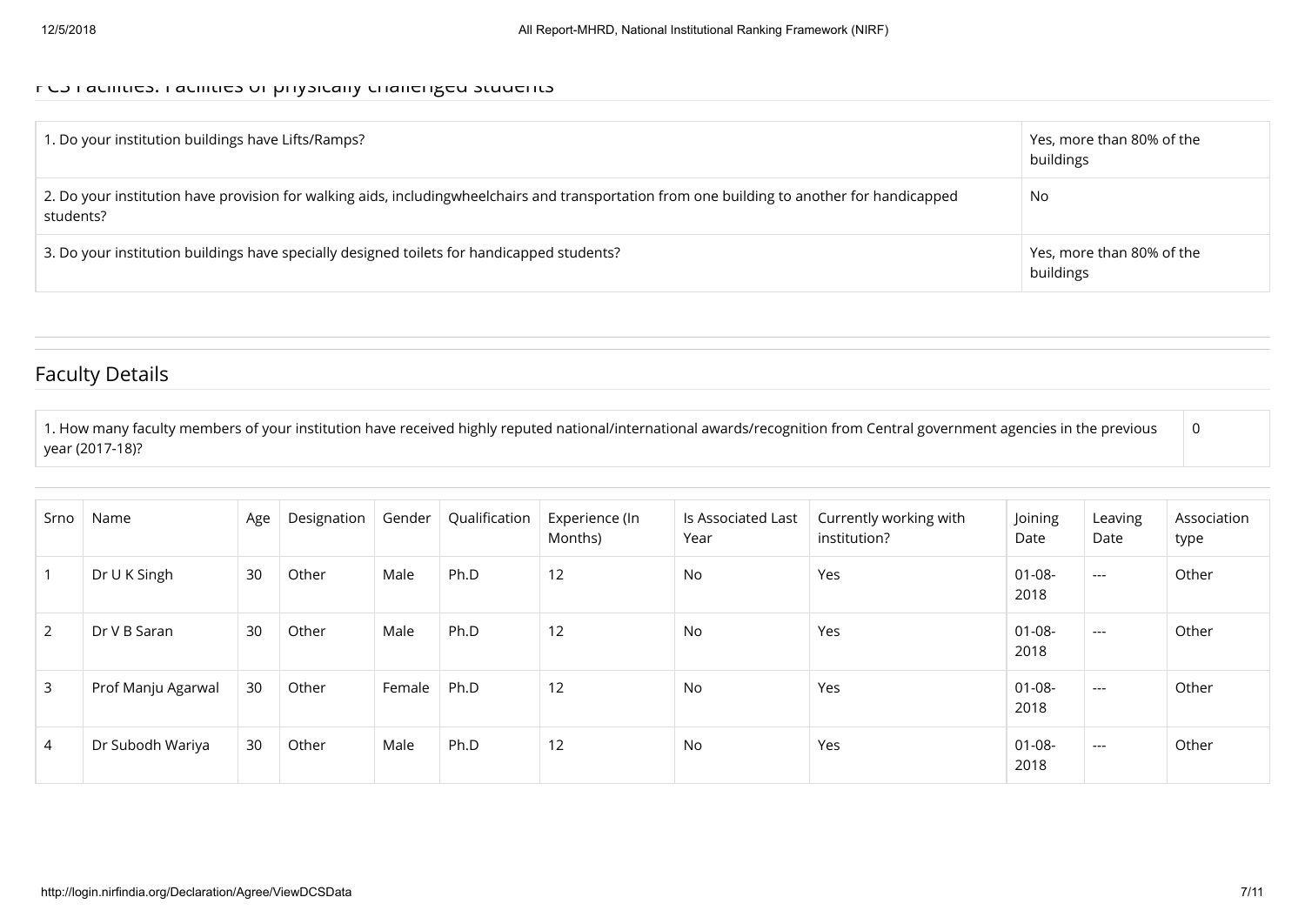| 5              | Dr Puneet Mishra        | 30 | Other | Male   | Ph.D   | 12 | No | Yes | $01 - 08 -$<br>2018 | $\hspace{0.05cm} \ldots$ | Other |
|----------------|-------------------------|----|-------|--------|--------|----|----|-----|---------------------|--------------------------|-------|
| 6              | Dr Kuldeep Sahay        | 30 | Other | Male   | Ph.D   | 12 | No | Yes | $01 - 08 -$<br>2018 | $\hspace{0.05cm} \ldots$ | Other |
| $\overline{7}$ | Mohd Shafeeq<br>Ahmad   | 30 | Other | Male   | M.Tech | 12 | No | Yes | $01 - 08 -$<br>2018 | $\hspace{0.05cm} \ldots$ | Other |
| 8              | Prof V K Garg           | 30 | Other | Male   | Ph.D   | 12 | No | Yes | $01 - 08 -$<br>2018 | $\overline{\phantom{a}}$ | Other |
| $9\,$          | Prof Kakkar             | 30 | Other | Male   | Ph.D   | 12 | No | Yes | $01 - 08 -$<br>2018 | $\hspace{0.05cm} \ldots$ | Other |
| 10             | Navendu Pratap          | 30 | Other | Male   | M.Tech | 12 | No | Yes | $01 - 08 -$<br>2018 | $\hspace{0.05cm} \ldots$ | Other |
| 11             | Satya Prakash<br>Pandey | 30 | Other | Male   | M.Tech | 12 | No | Yes | $01 - 08 -$<br>2018 | $\hspace{0.05cm} \ldots$ | Other |
| 12             | Abhishek Yadav          | 31 | Other | Male   | M.Tech | 12 | No | Yes | $01 - 08 -$<br>2018 | $\hspace{0.05cm} \ldots$ | Other |
| 13             | Islamuddin              | 28 | Other | Male   | M.Tech | 12 | No | Yes | $01 - 08 -$<br>2018 | $\overline{\phantom{a}}$ | Other |
| 14             | Shobha Rawat            | 25 | Other | Female | M.Tech | 12 | No | Yes | $01 - 08 -$<br>2018 | $\hspace{0.05cm} \ldots$ | Other |
| 15             | Snigdha Pandey          | 28 | Other | Female | M.Tech | 12 | No | Yes | $01 - 08 -$<br>2018 | $\hspace{0.05cm} \ldots$ | Other |
| 16             | Mohd Hamza              | 25 | Other | Male   | M.Tech | 16 | No | Yes | $16 - 08 -$<br>2018 | $\hspace{0.05cm} \ldots$ | Other |
| 17             | Rajneesh Gautam         | 29 | Other | Male   | M.Tech | 17 | No | Yes | 23-08-<br>2018      | $\hspace{0.05cm} \ldots$ | Other |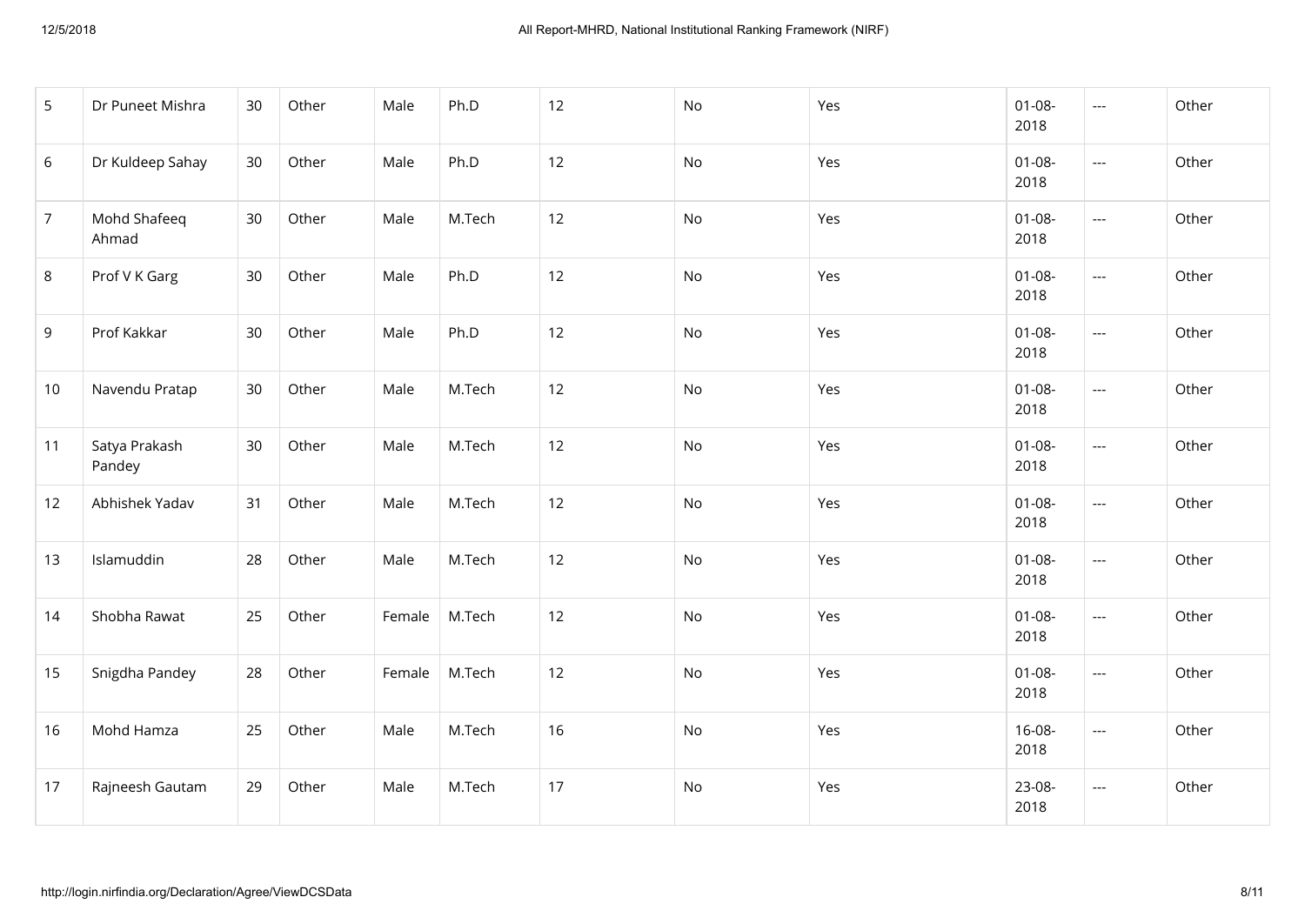| 18 | Priti Maurya             | 36 | Other | Female | M.Tech | 19  | No  | Yes | 05-09-<br>2018      | $\scriptstyle\cdots$     | Other |
|----|--------------------------|----|-------|--------|--------|-----|-----|-----|---------------------|--------------------------|-------|
| 19 | Nimisha Pandey           | 30 | Other | Female | M.Tech | 12  | No  | Yes | $01 - 08 -$<br>2018 | $\hspace{0.05cm} \ldots$ | Other |
| 20 | Sachin Banerjee          | 30 | Other | Male   | M.Tech | 12  | No  | Yes | $01 - 08 -$<br>2018 | $\hspace{0.05cm} \ldots$ | Other |
| 21 | Manish Kumar             | 30 | Other | Male   | M.Tech | 12  | No  | Yes | $01 - 08 -$<br>2018 | $\overline{\phantom{a}}$ | Other |
| 22 | Ashish Jain              | 30 | Other | Male   | M.Tech | 12  | No  | Yes | $01 - 08 -$<br>2018 | $\overline{\phantom{a}}$ | Other |
| 23 | Nitin Kr Jain            | 30 | Other | Male   | M.Tech | 12  | No  | Yes | $01 - 08 -$<br>2018 | $\hspace{0.05cm} \ldots$ | Other |
| 24 | Ashish Kumar             | 31 | Other | Male   | M.Tech | 102 | Yes | Yes | 27-08-<br>2018      | $\scriptstyle\cdots$     | Other |
| 25 | Krishna Chandra          | 28 | Other | Male   | M.Tech | 84  | No  | Yes | $01 - 08 -$<br>2018 | ---                      | Other |
| 26 | Arun Kumar Singh         | 30 | Other | Male   | M.Tech | 12  | No  | Yes | $01 - 08 -$<br>2018 | $\overline{\phantom{a}}$ | Other |
| 27 | Udit Kumar Singh         | 30 | Other | Male   | M.Tech | 12  | No  | Yes | $01 - 08 -$<br>2018 | $\hspace{0.05cm} \ldots$ | Other |
| 28 | Satyendra<br>Vishwakarma | 31 | Other | Male   | M.Tech | 12  | No  | Yes | $01 - 08 -$<br>2018 | $\hspace{0.05cm} \ldots$ | Other |
| 29 | Kailash Chandra          | 43 | Other | Male   | M.Tech | 168 | No  | Yes | $01 - 08 -$<br>2018 | $\hspace{0.05cm} \ldots$ | Other |
| 30 | Neha Gupta               | 33 | Other | Female | Ph.D   | 65  | No  | Yes | $31 - 10 -$<br>2018 | $\scriptstyle\cdots$     | Other |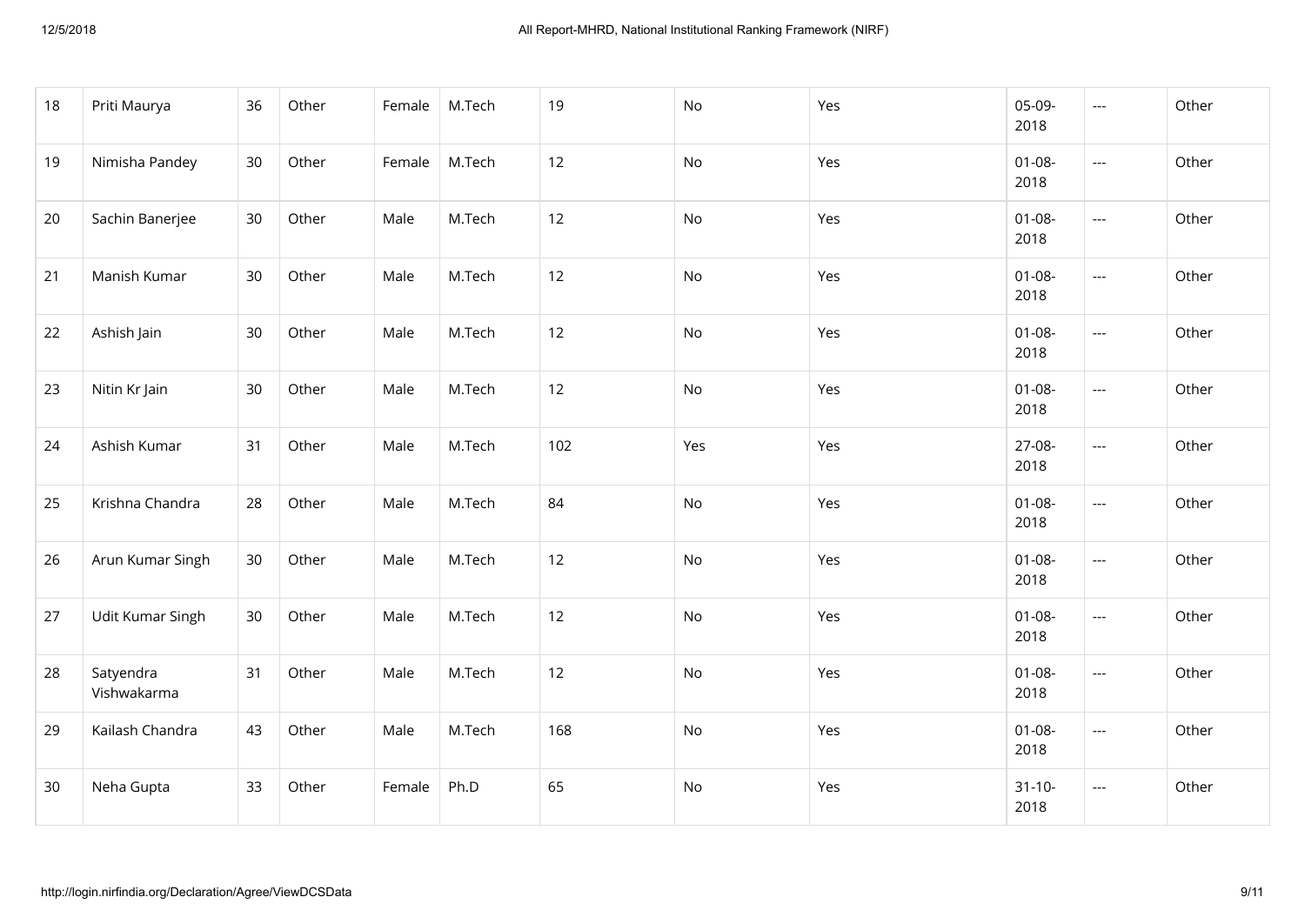| 31 | Gaurav Bafila             | 30 | Other | Male   | M.Tech | 60           | Yes | Yes | $01 - 08 -$<br>2018 | $\qquad \qquad -\qquad -$ | Other |
|----|---------------------------|----|-------|--------|--------|--------------|-----|-----|---------------------|---------------------------|-------|
| 32 | Divyanjali Singh          | 27 | Other | Female | M.Tech | 5            | No  | Yes | 10-09-<br>2018      | $\cdots$                  | Other |
| 33 | Sumit Kumar               | 30 | Other | Male   | M.Tech | 12           | No  | Yes | $01 - 08 -$<br>2018 | ---                       | Other |
| 34 | Anurag Yadav              | 33 | Other | Male   | M.Tech | 60           | No  | Yes | $01 - 08 -$<br>2018 | $\overline{\phantom{a}}$  | Other |
| 35 | Vivek Pathak              | 30 | Other | Male   | M.Tech | 12           | No  | Yes | $01 - 08 -$<br>2018 | $\overline{\phantom{a}}$  | Other |
| 36 | Sandeep Saraswat          | 33 | Other | Male   | M.Tech | 72           | Yes | Yes | $01 - 01 -$<br>2018 | $\hspace{0.05cm} \ldots$  | Other |
| 37 | Shailesh Kr Maurya        | 24 | Other | Male   | M.Tech | $\mathbf{1}$ | No  | Yes | $01-09-$<br>2018    | ---                       | Other |
| 38 | Anamika Tiwari            | 29 | Other | Female | M.Tech | 11           | No  | Yes | $01 - 08 -$<br>2018 | $\overline{a}$            | Other |
| 39 | Hanuman Maurya            | 30 | Other | Male   | M.Tech | 12           | No  | Yes | $01 - 08 -$<br>2018 | $\overline{\phantom{a}}$  | Other |
| 40 | Vartika Gupta             | 30 | Other | Female | M.Tech | 12           | No  | Yes | $01 - 08 -$<br>2018 | $\overline{\phantom{a}}$  | Other |
| 41 | Dr Ganesh Chandra         | 34 | Other | Male   | Ph.D   | 78           | No  | Yes | $01 - 08 -$<br>2018 | ---                       | Other |
| 42 | Dr Satya Bhushan<br>Verma | 30 | Other | Male   | M.Tech | 12           | No  | Yes | $01 - 08 -$<br>2018 | $\qquad \qquad - -$       | Other |
| 43 | Dr Richa Srivastawa       | 30 | Other | Female | Ph.D   | 12           | No  | Yes | $01 - 08 -$<br>2018 | $\hspace{0.05cm} \ldots$  | Other |